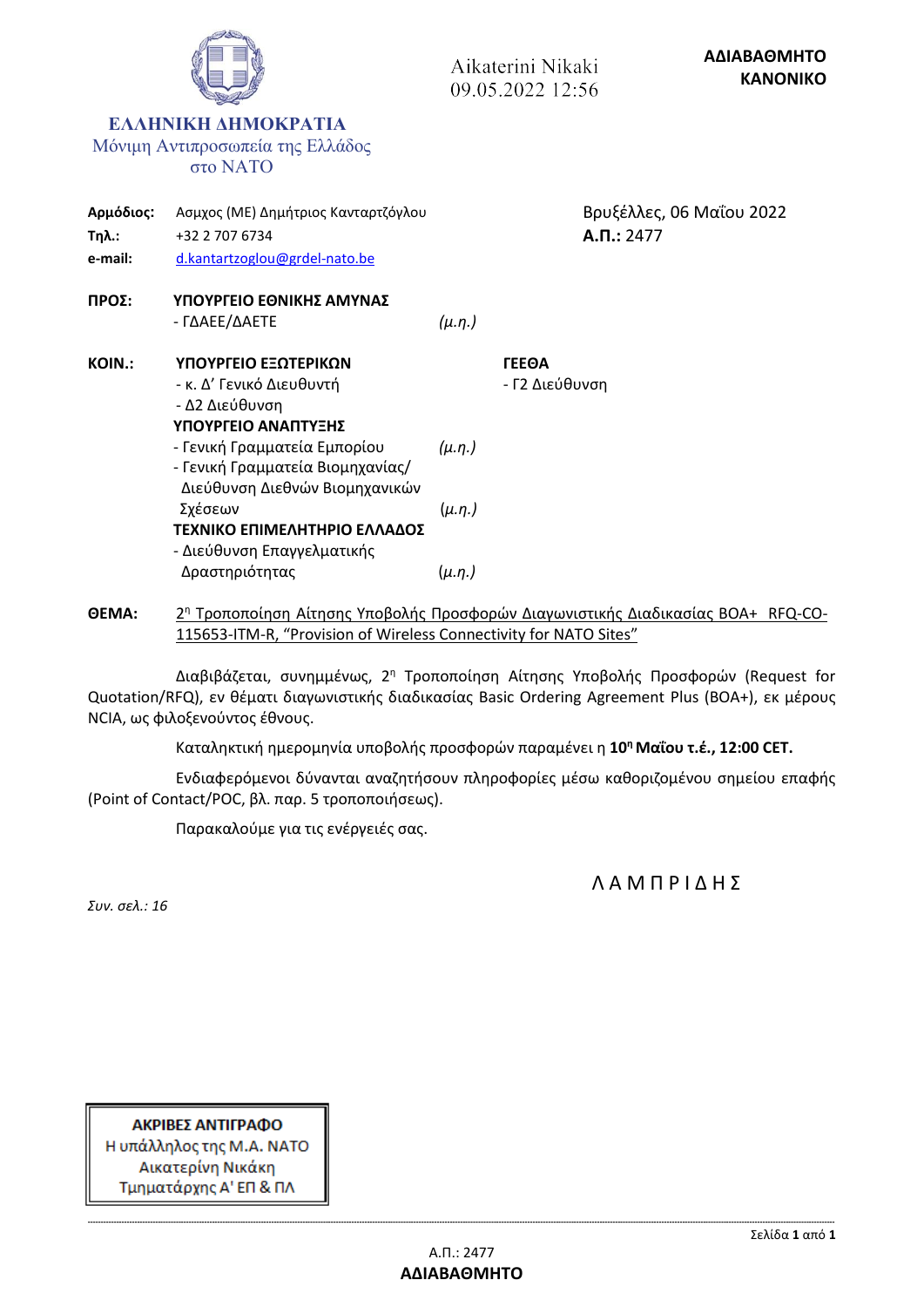

**Acquisition Directorate**

[RFQCO115653ITMR@ncia.nato.int](mailto:RFQCO115653ITMR@ncia.nato.int)

NCIA/ACQ/2022/06777 04 May 2022

| To:           | <b>Prospective Offerors</b>                                                                                                                                                                                                                                                                  |  |  |  |
|---------------|----------------------------------------------------------------------------------------------------------------------------------------------------------------------------------------------------------------------------------------------------------------------------------------------|--|--|--|
|               | Amendment 2 to RFQ-CO-115653-ITM-R                                                                                                                                                                                                                                                           |  |  |  |
| Subject:      | <b>Responses to Clarification Requests</b>                                                                                                                                                                                                                                                   |  |  |  |
|               | RFQ-CO-115653-ITM-R: Wireless Connectivity for NATO Sites                                                                                                                                                                                                                                    |  |  |  |
| Reference(s): | A. AC/4-D/2261 (1996 Edition)<br>B. AC/4-D(2019)0004 (INV)<br>C. C-M(2002)49 - NATO Security Policy<br>D. AC/4-DS(2021)0028<br>E. AC/4(PP)D/27263-REV2-ADD19<br>F. Issuance of RFQ-CO-115653-ITM-R dated 05 April 2022<br>G. Issuance of RFQ-CO-115653-ITM-R Amendment 1 dated 21 April 2022 |  |  |  |

Dear Sir/Madam,

- **1.** The purpose of this Amendment 2 to RFQ-CO-115653-ITM-R is to provide all Prospective Offerors with the NCI Agency's answers to Clarification Requests (CR) received to date for the subject RFQ. The Purchaser-provided responses to the CR are issued as Annex A to this letter.
- **2.** As a result of 1 above, the following RFQ documents have been revised:
	- a. 06 RFQ-CO-115653-ITM-R Book II Part IV Statement of Work. Specifically, table in paragraph 2.2.
- **3.** By virtue of this RFQ Amendment 2, 2.a above replace and supersede any previous version issued in the context of RFQ-CO-115653-ITM-R.
- **4.** All other documents remain unchanged in this Amendment.
- **5.** The NCI Agency point of contact for all information concerning this RFQ is Ms. Natalia Wojciak, who may be reached at [RFQCO115653ITMR@ncia.nato.int.](mailto:RFQCO115653ITMR@ncia.nato.int)
- **6.** The reference for the RFQ is **RFQ-CO-115653-ITM-R**, and all correspondence concerning this RFQ shall reference this number.
- **7. THE CLOSING TIME FOR SUBMISSION OF QUOTATIONS IN RESPONSE TO THIS REQUEST FOR QUOTE REMAINS UNCHANGED AT 12:00 HOURS (CET) ON 10 MAY 2022.**



NATO Communications and Information Agency

Agence OTAN d'information et de communication

> Boulevard Leopold III 1110 Brussels, Belgium

> > www.ncia.nato.int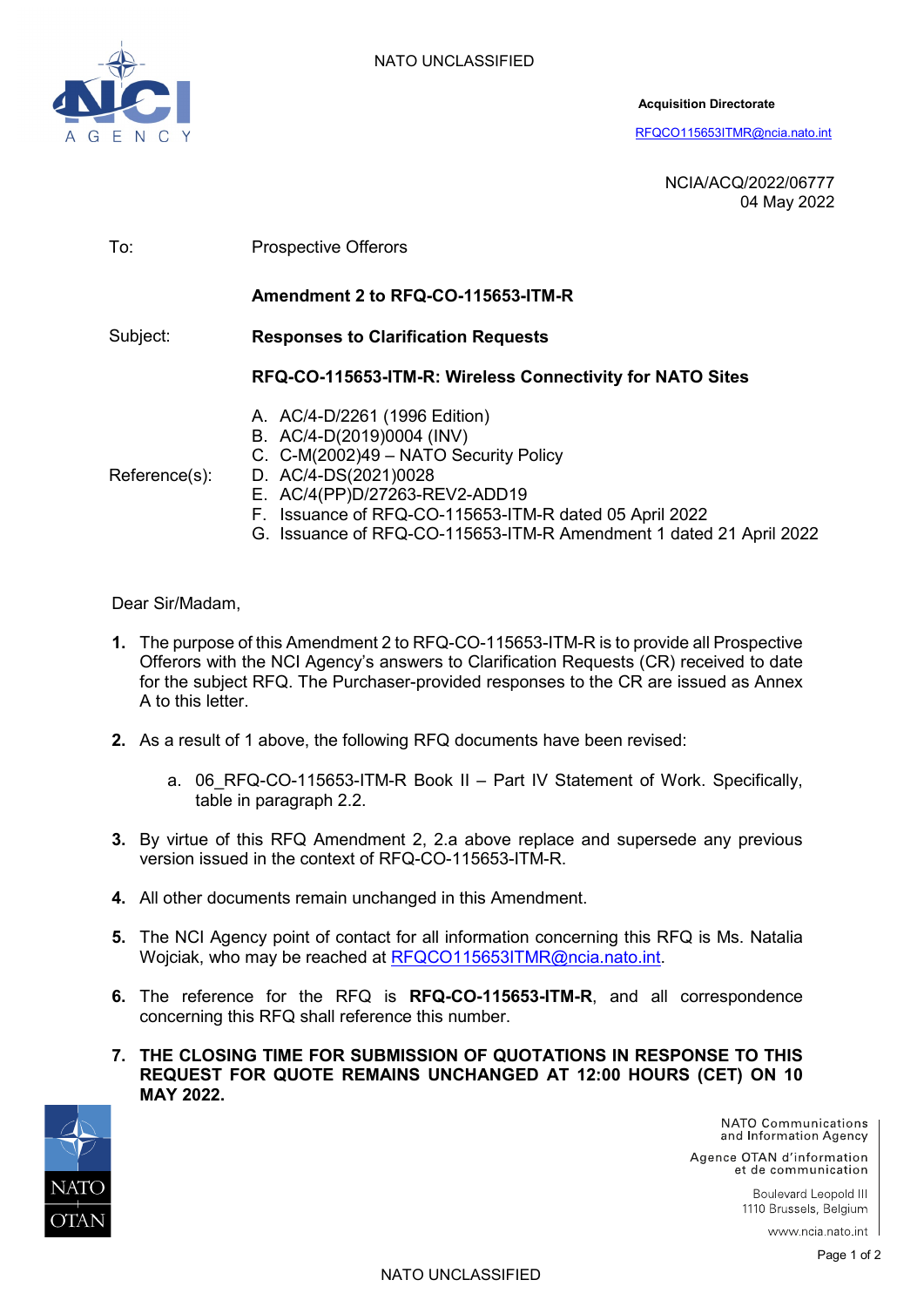

For the Chief of Acquisition

Natalia Wojciak Contracting Officer

#### **Attachments:**

- A. Responses to Clarification Requests received for RFQ-CO-115653-ITM-R
- B. Revised Quotation Documentation as per Paragraph 2 of this letter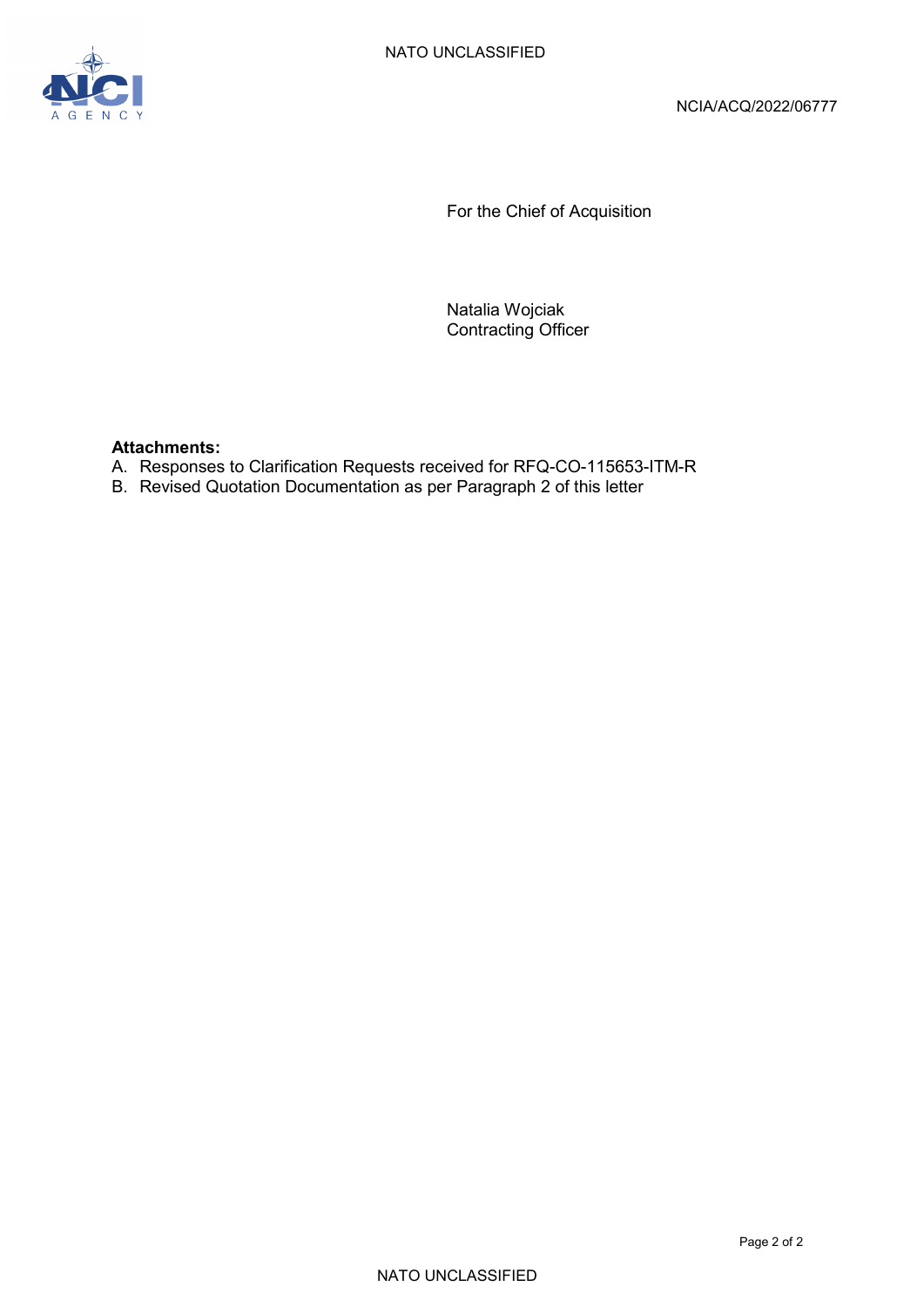### **Distribution List for RFQ-CO-115653-ITM-R Amendment 2**

#### • **NATO Delegations (Attn: Infrastructure Adviser)**

Albania Belgium Bulgaria Canada **Croatia** Czech Republic **Denmark** Estonia France Germany Greece **Hungary** Iceland Italy Latvia Lithuania Luxembourg Montenegro The Netherlands North Macedonia Norway Poland Portugal Romania Slovakia Slovenia Spain **Turkey** United Kingdom United States

#### • **NATO HQ**

NATO Office of Resources, Management and Implementation Branch – Attn: Deputy Branch Chief Director, NATO HQ C3 Staff, Attn: Executive Co-ordinator SACTREPEUR, Attn: Infrastructure Assistant SHAPE, Attn: J3 & J2

#### • **Strategic Commands** HQ SACT Attn: R&D Contracting Office ACO Liaison Office

- **All NATEXs**
- **NCI Agency Internal**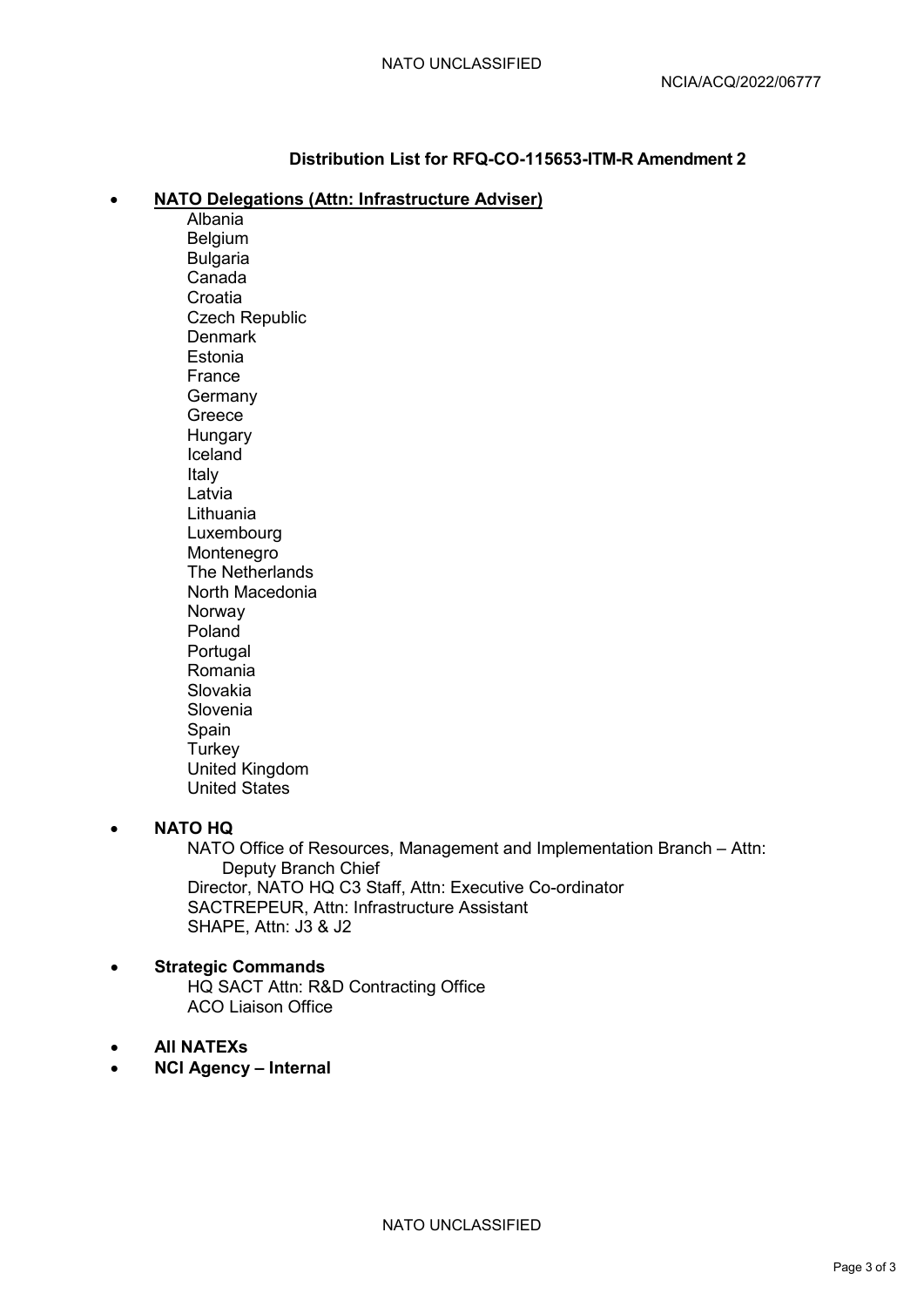| <b>ANNEX A</b><br>RFQ-CO-115653-ITM-R |                                            |                                                            |                                                                                                                                                                                                                                                                                                  |                                                                                                                                                                                                                                                                                                      |                                         |                                   |
|---------------------------------------|--------------------------------------------|------------------------------------------------------------|--------------------------------------------------------------------------------------------------------------------------------------------------------------------------------------------------------------------------------------------------------------------------------------------------|------------------------------------------------------------------------------------------------------------------------------------------------------------------------------------------------------------------------------------------------------------------------------------------------------|-----------------------------------------|-----------------------------------|
|                                       |                                            |                                                            | Administrative / Contractual or Technical Clarification Requests (CR)                                                                                                                                                                                                                            |                                                                                                                                                                                                                                                                                                      |                                         |                                   |
| Index No.                             | <b>RFQ Source</b><br><b>Document</b>       | <b>RFQ Paragraph</b><br><b>Reference</b>                   | <b>Offeror's Question</b>                                                                                                                                                                                                                                                                        | <b>NCI Agency's Response</b>                                                                                                                                                                                                                                                                         | <b>RFQ</b><br>Package<br><b>Amended</b> | CR.<br><b>Released</b><br>in AMD# |
| CR#1                                  | Book II, Part IV<br>- Statement of<br>Work | Par. 3.1.1                                                 | In BOOK II - PART IV Statement of Work (SOW) par. 3.1.1 is written :<br>"the Contractor shall update all existing Cisco Prime Infrastructure<br>version 3.4 to version 3.10  " . The question is : have any Cisco<br>maintenance fees been purchased for this product?                           | No, and it is not foreseen to purchase any maintenance fees<br>throught this project.<br>NCIA has Cisco Prime Infrastructure licenses for current<br>deployment, but is not part of any support contract with<br>Cisco today.                                                                        | <b>NO</b>                               | AMD1                              |
| CR#2                                  | Book II, Part IV<br>- Statement of<br>Work | Par. 3.4.1                                                 | In BOOK II - PART IV Statement of Work (SOW) par. 3.4.1 is written:<br>"the Contractor shall assess the Cisco ISE deployment ". The<br>question is : have any Cisco maintenance fees been purchased for this<br>product?                                                                         | No, and it is not foreseen to purchase any maintenance fees<br>throught this project.<br>NCIA has Cisco Prime Infrastructure licenses for current<br>deployment, but is not part of any support contract with<br>Cisco today.                                                                        | <b>NO</b>                               | AMD1                              |
| CR#3                                  | Book II. Part IV<br>- Statement of<br>Work | Par. 3.4                                                   | Is the update to the latest release of the Cisco ISE included in the<br>activities provided for in par 3.4 and relating to WP8?                                                                                                                                                                  | No, the update to the latest relase of Cisco ISE is not<br>required within the scope of this project.<br>Consultation activities in WP8 have to be done using our<br>current Cisco ISE version.                                                                                                      | <b>NO</b>                               | AMD1                              |
| CR#4                                  | Book II, Part IV<br>- Statement of<br>Work | N/A                                                        | Is the current infrastructure of Cisco Prime Infrastructure located only in<br>Mons ? Does the current infrastructure have a centralized mangement<br>station or are there many local management stations?                                                                                       | Yes. There is only a centralized management station of<br>Cisco Prime Infrastructure installed at Mons data center.                                                                                                                                                                                  | <b>NO</b>                               | AMD1                              |
| CR#5                                  | Book II, Part IV<br>- Statement of<br>Work | N/A                                                        | Is the current infrastructure of Cisco Prime Infrastructure installed as a<br>Cisco appliance or virtual machines on dedicated servers?                                                                                                                                                          | Cisco Prime Infrastructure is installed on virtual machine not<br>on dedicated server.                                                                                                                                                                                                               | <b>NO</b>                               | AMD1                              |
| CR#6                                  | Book II, Part IV<br>- Statement of<br>Work | Par. 3.1.1                                                 | Could you confirm which is the correct requirement regarding CCIE<br>expert:<br>- single person who holds either CCIE Wireless or CCIE Security<br>single person with dual certification (CCIE wireless and CCIE Security)<br>- single person (CCIE wireless) and single person (CCIE Security)? | Required CCIE expert has to have at least one CCIE<br>certification: can be a single person who holds either CCIE<br>Wireless or CCI Security, and can also be a single person<br>with both certifications.                                                                                          | <b>NO</b>                               | AMD <sub>2</sub>                  |
| <b>CR#7</b>                           | Book II, Part IV<br>- Statement of<br>Work | Par. 3.1.1                                                 | Is CCIE Wireless or CCIE Security expert required to provide services<br>ONLY for the Work Package 8: Cisco ISE Consultation and Work<br>Package 9: Wireless/Security Experts Consultation?                                                                                                      | Yes. CCIE Wireless and/or CCIE Security expert is required<br>to provide services ONLY for the Work Package 8: Cisco<br>ISE Consultation and Work Package 9: Wireless/Security<br><b>Experts Consultation.</b>                                                                                       | <b>NO</b>                               | AMD <sub>2</sub>                  |
| CR#8                                  | Book I - RFQ<br>Instructions               | Par. 3.6.<br>Technical<br>Proposal, 3.6.5.<br>Section 1, a | Could you please clarify what kind of evidence needs to be provided for<br>the proposed Project Manager?<br>Is it acceptable to describe his/her experience in managing projects with<br>similar scope?                                                                                          | Yes. Background references should show his/her experience<br>managing project with similar scope and required skills.                                                                                                                                                                                | <b>NO</b>                               | AMD <sub>2</sub>                  |
| CR#9                                  | Book I-RFQ<br>Instructions                 | Par. 4.2.<br>Administrative<br>criteria, c)                | Could you please clarify if you will accept all Certificates in Annex C to be<br>signed electronically?                                                                                                                                                                                          | Yes, we will accept the cerificates signed electronically.                                                                                                                                                                                                                                           | <b>NO</b>                               | AMD <sub>2</sub>                  |
| CR#10                                 | Book I - RFQ<br>Instructions               | Par. 4.2.<br>Administrative<br>criteria, c)                | In case of temporary joint venture participation, what administrative<br>documentation do we need to submit? It is enough a self declaration<br>signed from all the parts?                                                                                                                       | Please submit C-10 Certificate "List of Prospective Sub-<br>Contractors/Consortium Members". Furthermore, please see<br>Book I-RFQ Instructions par. 2.1.3 and 2.2.4. In case of<br>consortium-type arrangements you need to provide an<br>evidence of authority to act on behalf of the consortium. | <b>NO</b>                               | AMD <sub>2</sub>                  |
| CR#11                                 | Book I - RFQ<br>Instructions               | Par. 4.2.<br>Administrative<br>criteria, c)                | In case of temporary joint venture participation, in what document the<br>oint venture must be declared? Is it enough to list the companies that will<br>compose the joint venture, with the shares, in the C-10 Certificate?                                                                    | Yes, please provide C-10 Certificate including all<br>subcontractors/consortium members.                                                                                                                                                                                                             | <b>NO</b>                               | AMD <sub>2</sub>                  |
| CR#12                                 | Book I - RFQ<br>Instructions               | Par. 4.2.<br>Administrative<br>criteria, c)                | In case of temporary joint venture of companies, can each company<br>invoice independently?                                                                                                                                                                                                      | No, we accept invoices only from the Prime Contractor =<br>Company that signed the contract.                                                                                                                                                                                                         | <b>NO</b>                               | AMD <sub>2</sub>                  |
| CR#13                                 | Book I - RFQ<br>Instructions               | N/A                                                        | Is it possible that the requested requirements belong to our nominated<br>subcontractor?                                                                                                                                                                                                         | No, the Prime Contractor is fully responsilble for the<br>administration and performance of all subcontractors to meet<br>the contract requirements.                                                                                                                                                 | <b>NO</b>                               | AMD <sub>2</sub>                  |
| CR#14                                 | Book II, Part IV<br>- Statement of<br>Work | Par. 3.2                                                   | Is possible to operate remotely on all the virtual machines where the sw<br>is installed (i.e. cisco prime, microfocus, etc) centrally from one of the six<br>sites listed in WP1 / WP6?                                                                                                         | Yes, from Mons site all components can be reached and<br>operated remotely. However, WP1 to WP6 require site<br>presence, specially for signal survey.                                                                                                                                               | <b>NO</b>                               | AMD <sub>2</sub>                  |
| CR#15                                 | Book II, Part IV<br>- Statement of<br>Work | Par. 3.2.2.1                                               | Since the survey on Sigonella is not required, can confirm that it has<br>already been carried out and the results, including all data required for<br>the management tools task, will be available to the contractor?                                                                           | Yes, as site survey is not required in Sigonella, site data to<br>populate management tools will be provided to the<br>Contrator.                                                                                                                                                                    | <b>NO</b>                               | AMD <sub>2</sub>                  |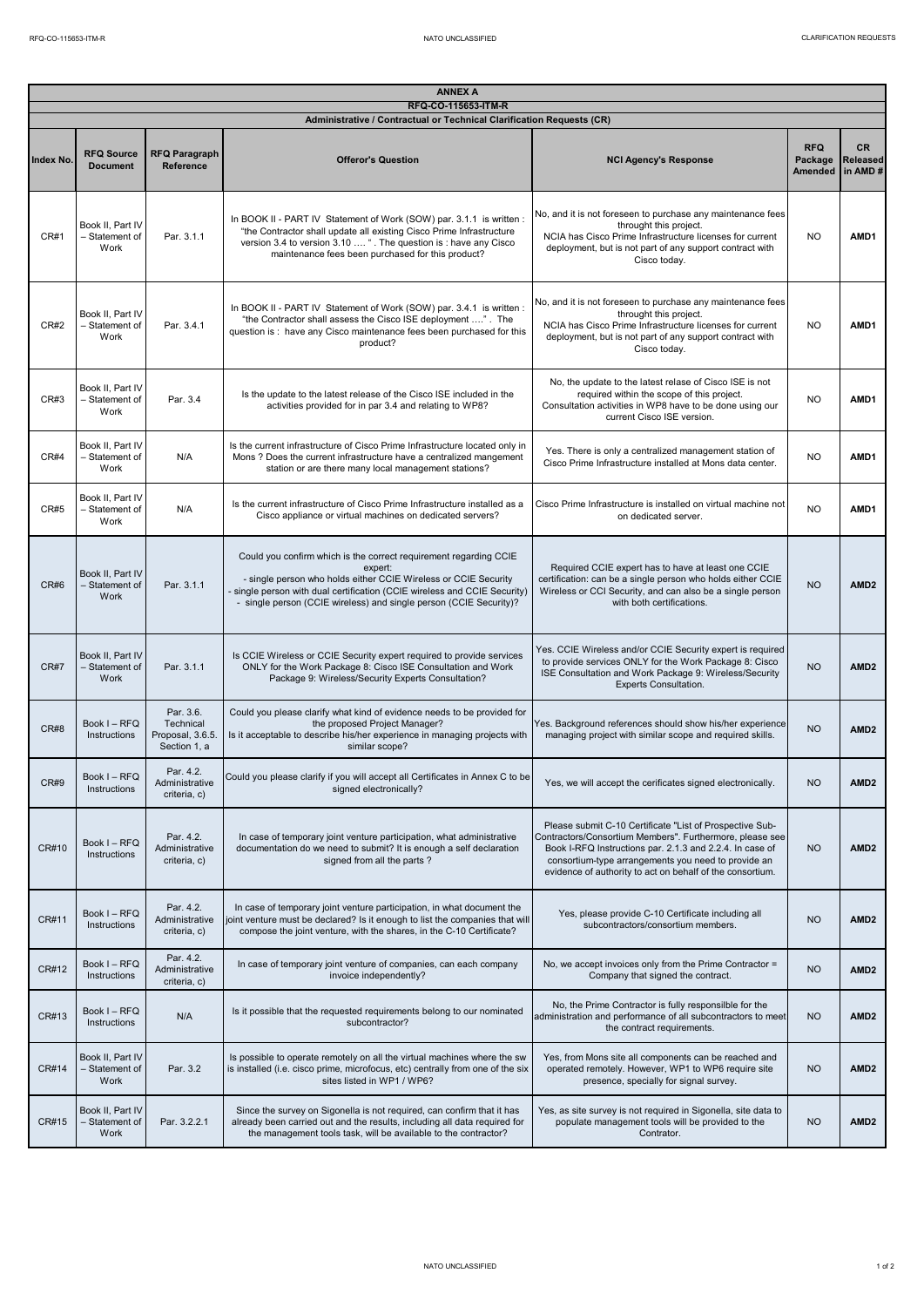| CR#16 | Book II, Part IV<br>- Statement of<br>Work | Par. 3.5.1 | 3.5.1. The Contractor shall provide 80 hours of Wireless Consultancy<br>within 6 months after the completion of WP6. The Purchaser will inform<br>the Contractor, in writing, of these requirements, by providing at least two<br>weeks written notice in advance.<br>Can you confirm that the following request: the contractor provide 80<br>hours of wireless counseling within 6 months, or you thought 6 weeks?                                                                                                                                                                                                                                                                                                                                                                                                                                                                                                                                                                                                                                                                                                                                                                                                                                                                                                  | The Contractor shall provide 80 hours of wireless<br>consultancy within 6 months. We plan to execute WP9 as<br>soon as possible but due to our internal process we might<br>require more time and therefore we indicated 6 months.                                                                                                                                                                                                                                            | <b>NO</b>  | AMD <sub>2</sub> |
|-------|--------------------------------------------|------------|-----------------------------------------------------------------------------------------------------------------------------------------------------------------------------------------------------------------------------------------------------------------------------------------------------------------------------------------------------------------------------------------------------------------------------------------------------------------------------------------------------------------------------------------------------------------------------------------------------------------------------------------------------------------------------------------------------------------------------------------------------------------------------------------------------------------------------------------------------------------------------------------------------------------------------------------------------------------------------------------------------------------------------------------------------------------------------------------------------------------------------------------------------------------------------------------------------------------------------------------------------------------------------------------------------------------------|-------------------------------------------------------------------------------------------------------------------------------------------------------------------------------------------------------------------------------------------------------------------------------------------------------------------------------------------------------------------------------------------------------------------------------------------------------------------------------|------------|------------------|
| CR#17 | Book II, Part IV<br>- Statement of<br>Work | Par. 5.1.1 | 5.1.1. Work Package Acceptance is the act by which the Purchaser has<br>evaluated and determined that the requirements of a specific Work<br>Package have been met. The Contractor shall complete work package<br>activities described in the Schedule of Supplies and Services (SSS), and<br>provide a copy of work package documentation. The Work Package<br>Acceptance will be performed after a delivery of each Work Package. The<br>final Purchaser acceptance will be made in writing by the Contracting<br>Authority.<br>Can you describe in more detail what you mean by a request which is a<br>work package documentation? So we know what you expect to be done.                                                                                                                                                                                                                                                                                                                                                                                                                                                                                                                                                                                                                                         | Work Package documentation referes to documentation<br>created for all work packages (WP1-WP9). The required<br>documentation is described in more details in Book II, Part<br>IV - Statement of Work, Par, 5.2                                                                                                                                                                                                                                                               | <b>NO</b>  | AMD <sub>2</sub> |
| CR#18 | Book II, Part IV<br>- Statement of<br>Work | Par. 2.2   | Switches and WAPs are already physically installed and cabled at the six<br>sites listed in paragraph 1.2.1. The devices are allocated according to the<br>following table:<br>Function<br>Device<br>Total<br>Mons<br>Lago Patria<br>Norfolk<br>Izmi<br>Sigonella<br>WAP<br>Cisco 2802i WAP<br>304<br>538<br>128<br>63<br>283<br>40<br>1356<br>PoE+<br>Dell S3148P<br>41<br>52<br>$\overline{0}$<br>37<br>14<br>153<br>Agg. Switch<br>Dell S4048-ON<br>$\overline{4}$<br>$\overline{4}$<br>$\overline{4}$<br>$\overline{2}$<br>$\overline{4}$<br>$\overline{2}$<br><b>WLC</b><br>$\overline{2}$<br>$\overline{\mathbf{8}}$<br>Cisco var.mod<br>Can you check the exact quantities of the total items from the table<br>above? The quantities do not match the requirements in the following<br>documents:<br>- 07 RFQ-CO-115653-ITM-R Book II - Part IV SOW Annex A - Mons<br>- 08 RFQ-CO-115653-ITM-R Book II - Part IV SOW Annex B - Lago<br>Patria<br>- 09 RFQ-CO-115653-ITM-R Book II - Part IV SOW Annex C - Norfolk<br>- 10 RFQ-CO-115653-ITM-R Book II - Part IV SOW Annex D -<br>Northwood<br>- 11 RFQ-CO-115653-ITM-R Book II - Part IV SOW Annex E - Izmir<br>- 12 RFQ-CO-115653-ITM-R Book II - Part IV SOW Annex F - Sigonella<br>Can you confirm the exact quantities of individual devices by location? | Please refer to annexes for more precise and detailed<br>information. Table in Book II - Part IV Statement of Work,<br>part 2.2, page 5 has been revised to match the quantities<br>presented in the Annexes. Concurrently, please be informed<br>that the quantities of devices have been provided to give a<br>very accurate picture of the wireless infrastructure size that<br>needs to be surveyed for WP1 - WP6 but it does not provide<br>the exact number of devices. | <b>YES</b> | AMD <sub>2</sub> |
| CR#19 | Book II, Part IV<br>- Statement of<br>Work | Par. 3.2.1 | 3.2.1. The Contractor shall review and deliver wireless infrastructure on<br>each site, as described in the following annexes:<br>1. Annex A: WP 1 - Wireless infrastructure in Mons<br>2. Annex B: WP 2 - Wireless infrastructure in Lago<br>3. Annex C: WP 3 - Wireless infrastructure in Norfolk<br>4. Annex D: WP 4 - Wireless infrastructure in Northwood<br>5. Annex E: WP 5 - Wireless infrastructure in Sigonella<br>6. Annex F: WP 6 - Wireless Infrastructure in Izmir<br>Please clarify what you consider to be the above request? Should the<br>Contractor deliver one piece of equipment?                                                                                                                                                                                                                                                                                                                                                                                                                                                                                                                                                                                                                                                                                                                | The Contractor is not required to provide any hardware as<br>part of project deliverables. He will upgrade management<br>tools to include recently installed and configured<br>infrastructure.                                                                                                                                                                                                                                                                                | <b>NO</b>  | AMD <sub>2</sub> |
| CR#20 | Book II, Part IV<br>- Statement of<br>Work | Par. 2.1   | The Contractor shall perform signal wireless surveys (as specified herein)<br>and provide the outcomes; update Cisco Prime Infrastructure software;<br>populate wireless and network management tools with new recently<br>installed wireless infrastructure on sites; provide consultation on Cisco<br>ISE architecture and configuration; provide consultation from<br>wireless/security accredited specialists.<br>Please confirm that Cisco ISE and Cisco Prime are installed only at the<br>Mons?                                                                                                                                                                                                                                                                                                                                                                                                                                                                                                                                                                                                                                                                                                                                                                                                                | Cisco Prime Infrastructure is installed only in Mons, but<br>Cisco ISE is installed in Mons and in Lago Patria.                                                                                                                                                                                                                                                                                                                                                               | <b>NO</b>  | AMD <sub>2</sub> |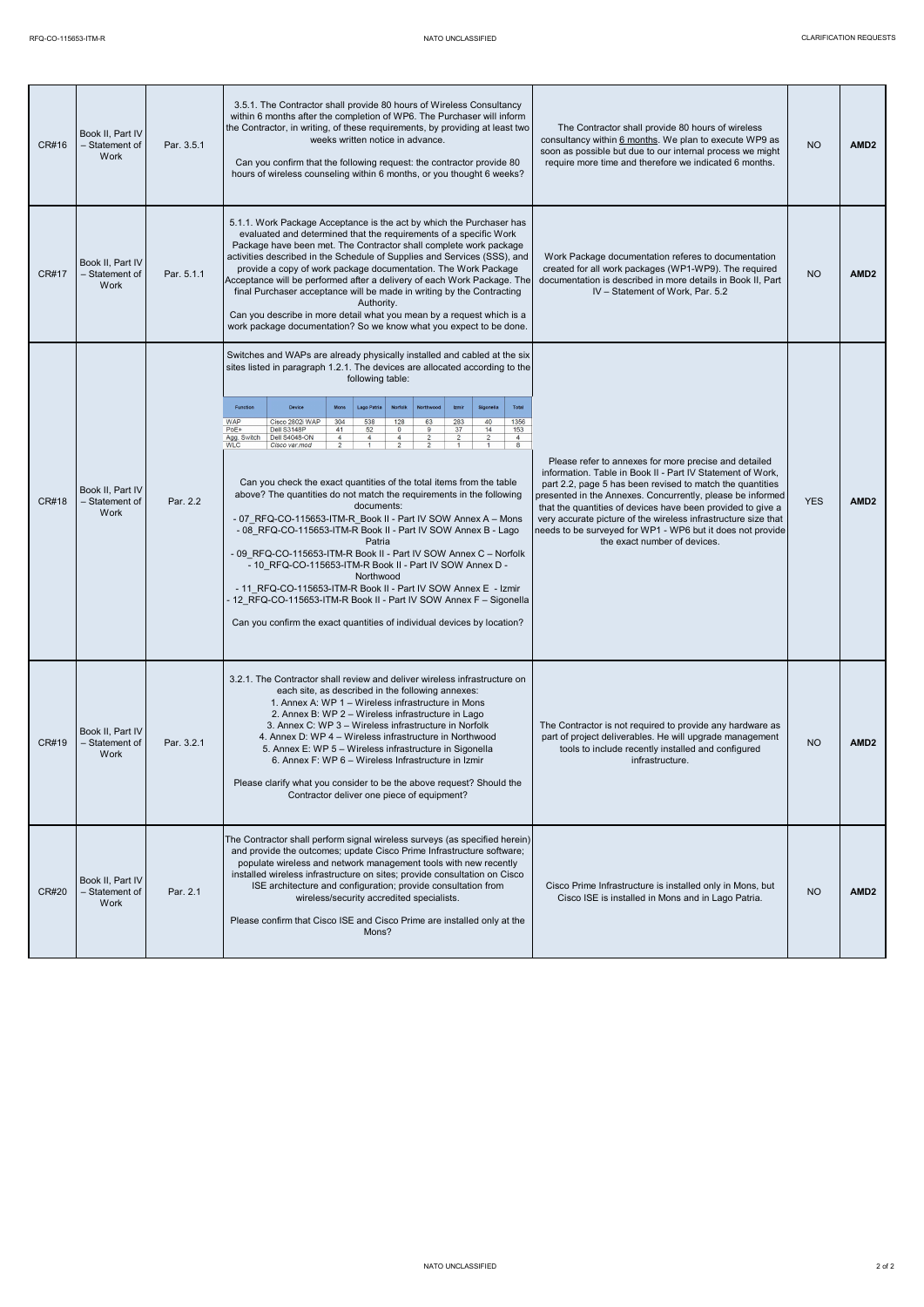RFQ-CO-115653-ITM-R Part IV – Statement of Work

## **RFQ-CO-115653-ITM-R AMENDMENT 2**

## **WIRELESS CONNECTIVITY FOR NATO SITES**



# **BOOK II - PART IV STATEMENT OF WORK (SOW)**

**NATO UNCLASSIFIED**

Part IV, Page IV-1 of 11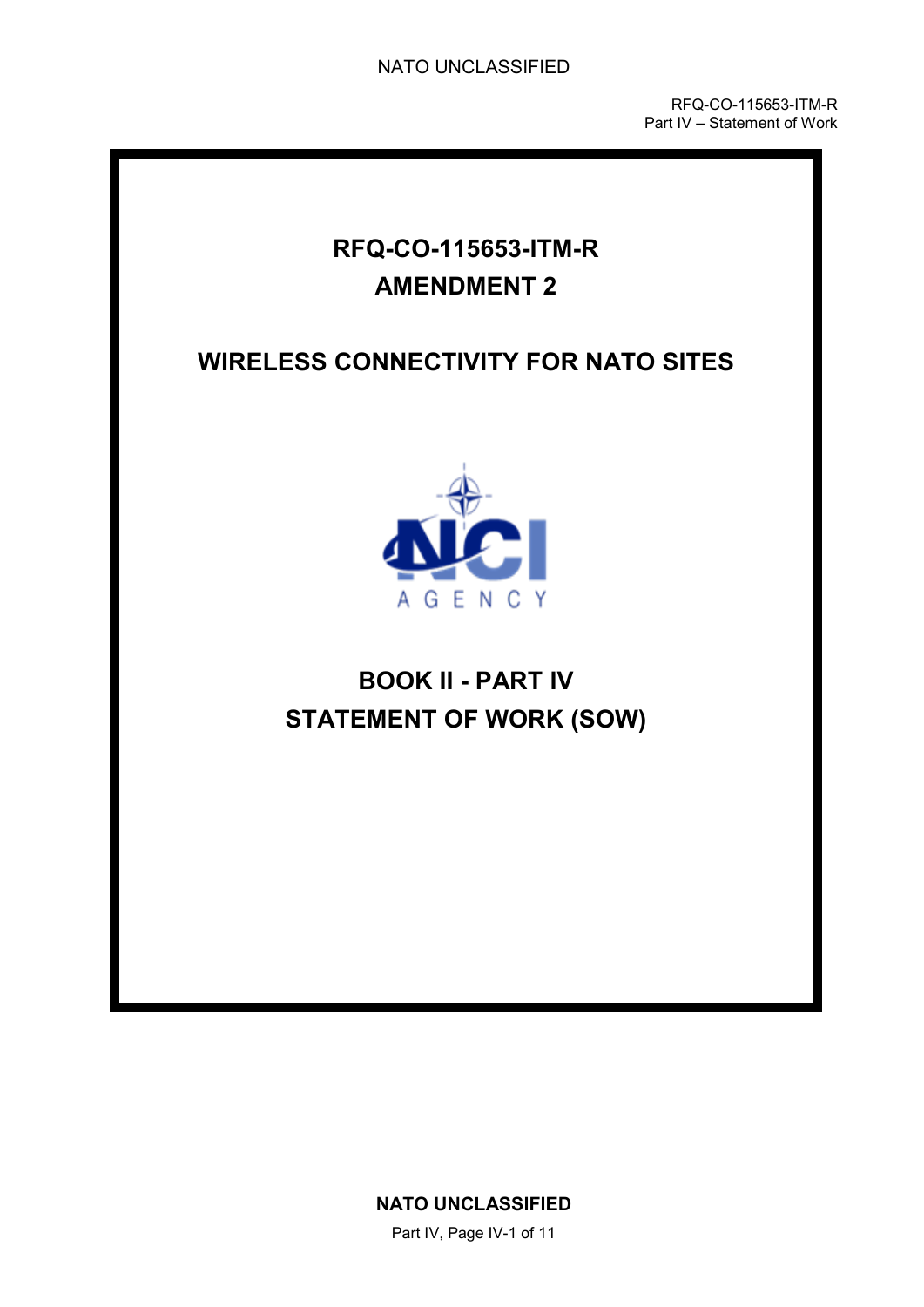## **TABLE OF CONTENTS**

<span id="page-7-0"></span>

| <b>SECTION 1</b> |  |
|------------------|--|
| 1.1.             |  |
| 1.2.             |  |
|                  |  |
| 2.1.             |  |
| 2.2.             |  |
| 2.3.             |  |
| 2.4.             |  |
| <b>SECTION 3</b> |  |
| 3.1.             |  |
| 3.2.             |  |
| 3.3.             |  |
| 3.4.             |  |
| 3.5.             |  |
| <b>SECTION 4</b> |  |
| 4.1.             |  |
|                  |  |
| 5.1.             |  |
| 5.2.             |  |

### **NATO UNCLASSIFIED**

Part IV, Page IV-2 of 11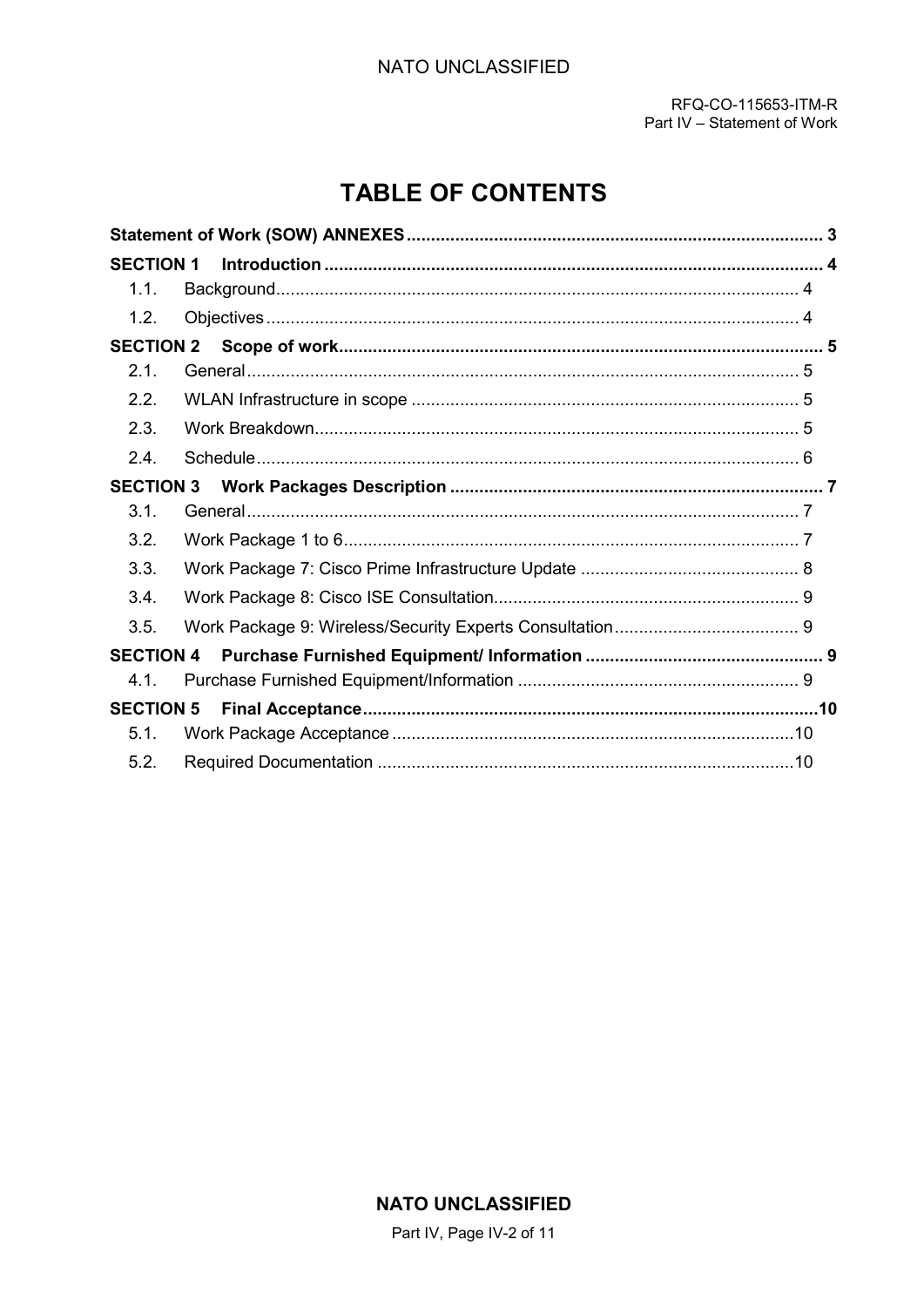RFQ-CO-115653-ITM-R Part IV – Statement of Work

## <span id="page-8-1"></span><span id="page-8-0"></span>**STATEMENT OF WORK (SOW) ANNEXES**

- 1. ANNEX A Wireless Infrastructure in Mons
- 2. ANNEX B Wireless Infrastructure in Lago Patria
- 3. ANNEX C Wireless Infrastructure in Norfolk
- 4. ANNEX D Wireless Infrastructure in Northwood
- 5. ANNEX E Wireless Infrastructure in Izmir
- 6. ANNEX F Wireless Infrastructure in Sigonella

### <span id="page-8-2"></span>**STATEMENT OF WORK (SOW) ANNEXES to be provided after Contract Award**

- 1. ANNEX A.1 WAP Placement in Mons
- 2. ANNEX A.2 Electronic copy of floor plans for Mons
- 3. ANNEX B.1 WAP Placement in Lago Patria
- 4. ANNEX B.2 Electronic copy of floor plans for Lago Patria
- 5. ANNEX C.1 WAP Placement in Norfolk
- 6. ANNEX C.2 Electronic copy of floor plans for Norfolk
- 7. ANNEX D.1 WAP Placement in Northwood
- 8. ANNEX D.2 Electronic copy of floor plans for Northwood
- 9. ANNEX E.1 WAP Placement in Izmir
- 10.ANNEX E.2 Electronic copy of floor plans for Izmir
- 11.ANNEX F.1 WAP Placement in Sigonella
- 12.ANNEX F.2 Electronic copy of floor plans for Sigonella

### **NATO UNCLASSIFIED**

Part IV, Page IV-3 of 11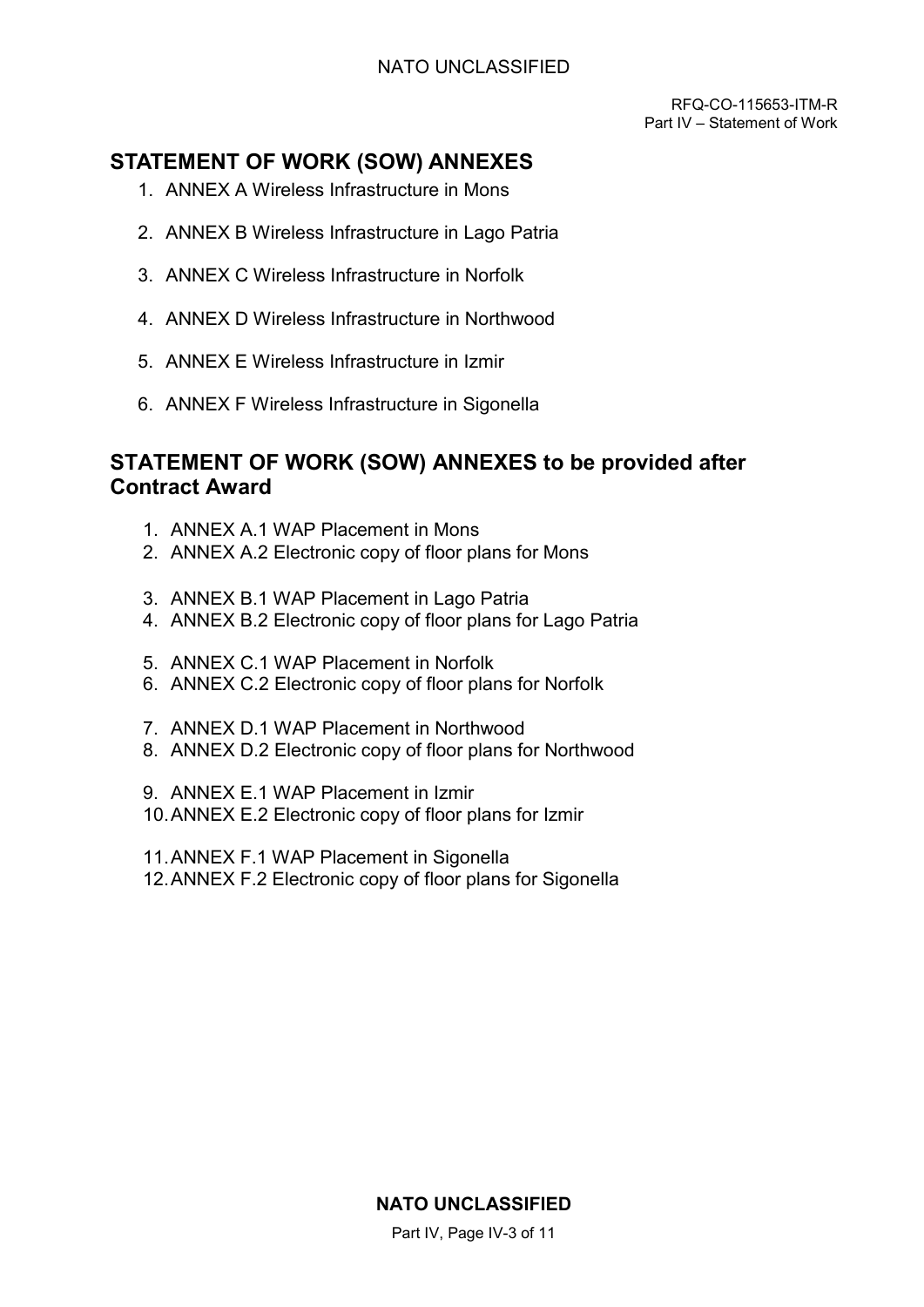## <span id="page-9-0"></span>**SECTION 1 INTRODUCTION**

### <span id="page-9-1"></span>**1.1. Background**

The former ITM WP1 project was initiated to deliver a new WLAN network at Wave 1 sites. However, due to unforeseen interruption of project provider activities, physical installation to support WLAN was only partially completed, and configuration never addressed.

<span id="page-9-2"></span>The purpose of the new ITM Remediation Phase 4 project is to complete these WLAN infrastructures in order to provide required WLAN capacity on Wave 1 sites.

The requirement is to update Cisco Prime Infrastructure wireless management tool to survey signal after installation and support activities for Cisco ISE deployment.

### **1.2. Objectives**

- <span id="page-9-3"></span>1.2.1. Perform active/passive site survey, recommend and document wireless environment that is implemented at the following Wave 1 sites:
	- 1. SHAPE, Mons, Belgium
	- 2. JFC Naples, Lago Patria, Italy
	- 3. HQ SACT, Norfolk, USA
	- 4. HQ MARCOM, Northwood, UK
	- 5. HQ LANDCOM, Izmir, Turkey
	- 6. AGS, Sigonella, Italy

Part IV, Page IV-4 of 11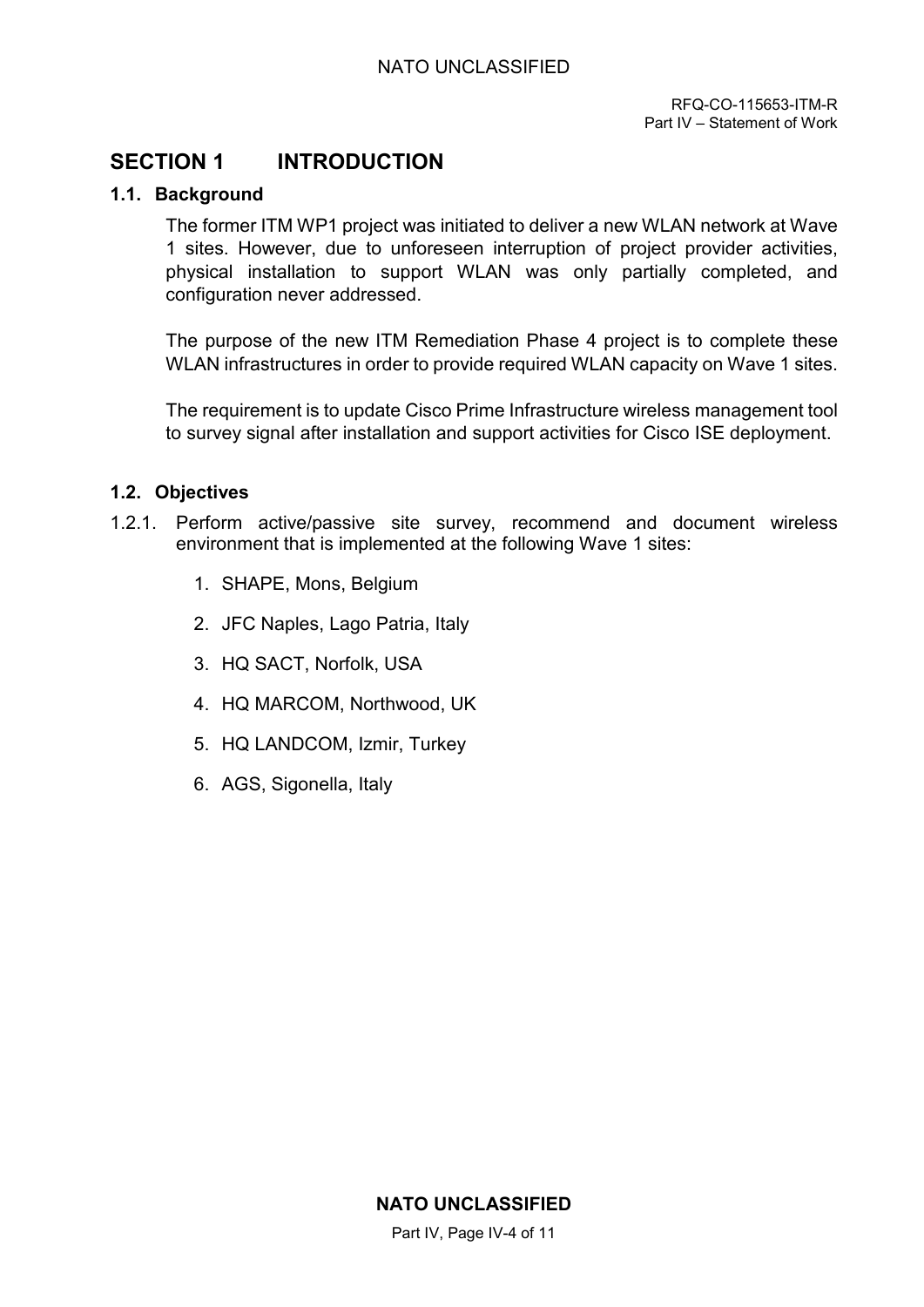## **SECTION 2 SCOPE OF WORK**

### **2.1. General**

The Contractor shall perform signal wireless surveys (as specified herein) and provide the outcomes; update Cisco Prime Infrastructure software; populate wireless and network management tools with new recently installed wireless infrastructure on sites; provide consultation on Cisco ISE architecture and configuration; provide consultation from wireless/security accredited specialists.

### **2.2. WLAN Infrastructure in scope**

Switches and WAPs are already physically installed and cabled at the six sites listed in paragraph 1.2.1. The devices are allocated according to the following table:

<span id="page-10-0"></span>

| <b>Function</b> | <b>Device</b>        | <b>Mons</b> | Lago Patria | <b>Norfolk</b> | <b>Northwood</b> | <b>Izmir</b> | Sigonella | <b>Total</b> |
|-----------------|----------------------|-------------|-------------|----------------|------------------|--------------|-----------|--------------|
| <b>WAP</b>      | Cisco 2802i WAP      | 305         | 516         | 130            | 62               | 253          | 42        | 1310         |
| PoE+            | Dell S3148P          | 46          | 57          | 22             |                  | 37           | 16        | 185          |
| Agg. Switch     | <b>Dell S4048-ON</b> |             |             |                |                  | ◠            | ⌒         | 18           |
| <b>WLC</b>      | Cisco var.mod        |             |             |                |                  |              |           |              |

Each site consists of several buildings. Floor plans with WAP and technical room's locations will be provided to the Contractor (after Contract Award) due to security requirements.

### **2.3. Work Breakdown**

- 2.3.1. The Contractor shall perform the work described in the following work packages (WP) at location and at the time specified in the Schedule of Supplies and Services (SSS):
	- **WP1** *Mons*
		- $\circ$  CLIN1.1 Signal Site Survey
		- o CLIN1.2 Management Tools
	- **WP2** *Lago*
		- $\circ$  CLIN2.1 Signal Site Survey
		- $\circ$  CLIN2.1 Management Tools
	- **WP3** *Norfolk*
		- $\circ$  CLIN3.1 Signal Site Survey
		- $\circ$  CLIN3.2 Management Tools
	- **WP4** *Northwood*
		- $\circ$  CLIN4.1 Signal Site Survey
		- $\circ$  CLIN4.2 Management Tools

### **NATO UNCLASSIFIED**

Part IV. Page IV-5 of 11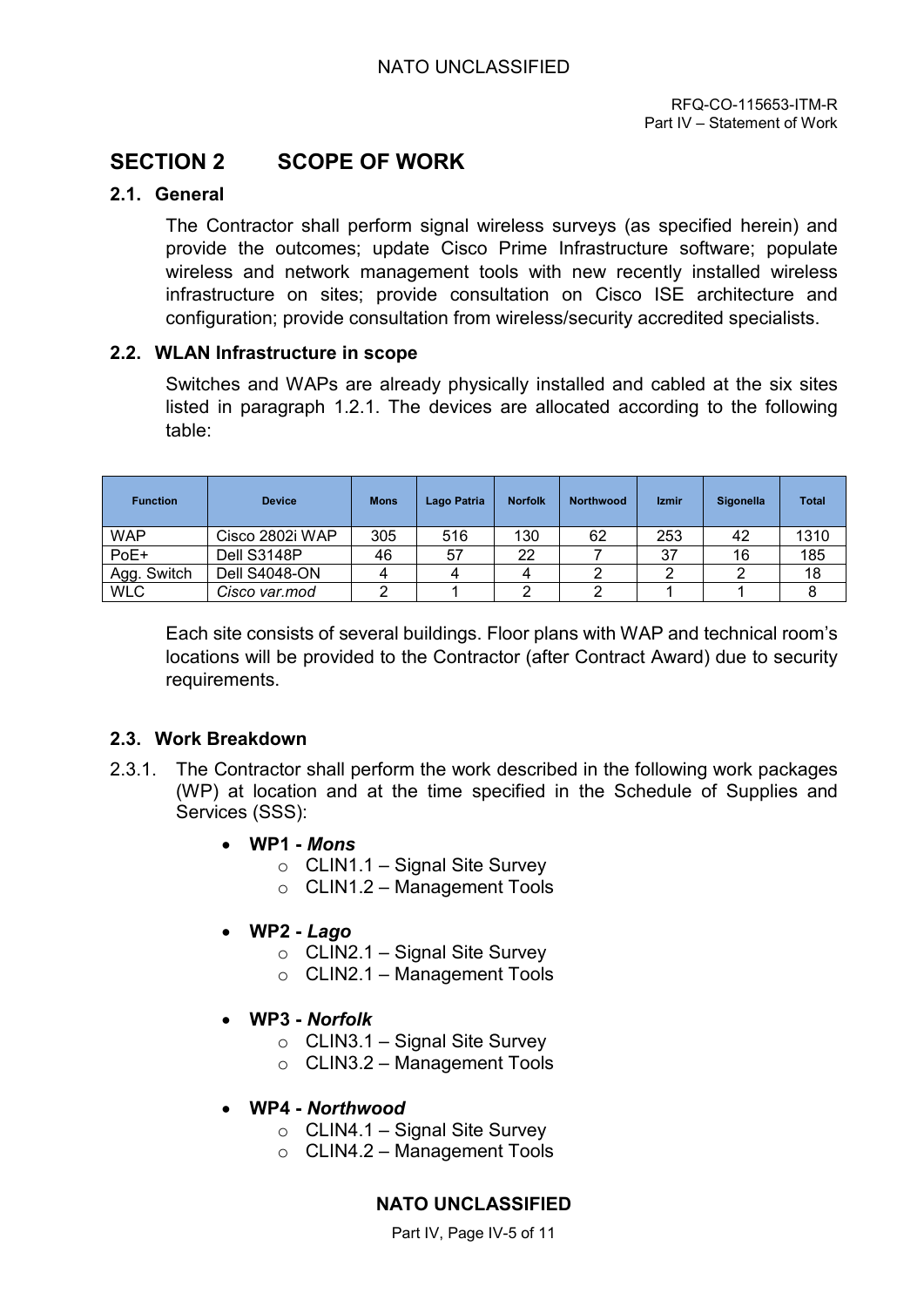RFQ-CO-115653-ITM-R Part IV – Statement of Work

- <span id="page-11-1"></span><span id="page-11-0"></span>• **WP5 -** *Izmir*
	- $\circ$  CLIN 5.1 Signal Site Survey
	- o CLIN 5.2 Management Tools

### • **WP6 -** *Sigonella*

 $\circ$  CLIN 6.1 – Management Tools

### • **WP7 – Cisco Prime Infrastructure Update**

- o CLIN 7.1 Cisco Prime Infrastructure Update
- **WP8 Cisco ISE Consultation** 
	- $\circ$  CLIN 8.1 Cisco ISE Consultation

## • **WP9 – Wireless/Security Experts Consultation**

o CLIN 9.1 – Wireless/Security Experts Consultation

### **2.4. Schedule**

2.4.1. The following schedule shall be used for planning purposes for all WPs described in paragraph 2.3 above (EDC - Effective Date of Contract).

<span id="page-11-2"></span>

| <b>Task Name</b>                                        | <b>Schedule</b>  |
|---------------------------------------------------------|------------------|
| <b>Contract Award</b>                                   | <b>EDC</b>       |
| Work Package 1 – Mons                                   | $EDC + 5W$       |
| Work Package 2 - Lago                                   | IEDC +9W         |
| Work Package 3 - Norfolk                                | IEDC +11W        |
| Work Package 4 - Northwood                              | EDC +7W          |
| Work Package 5 - Izmir                                  | IEDC +13W        |
| Work Package 6 - Sigonella                              | IEDC +15W        |
| Work Package 7 – Cisco Prime Infrastructure Update      | IEDC +5W         |
| Work Package 8 – Cisco ISE Consultation                 | <b>IEDC +6W</b>  |
| Work Package 9 – Wireless/Security Experts Consultation | <b>IEDC +21W</b> |

Part IV, Page IV-6 of 11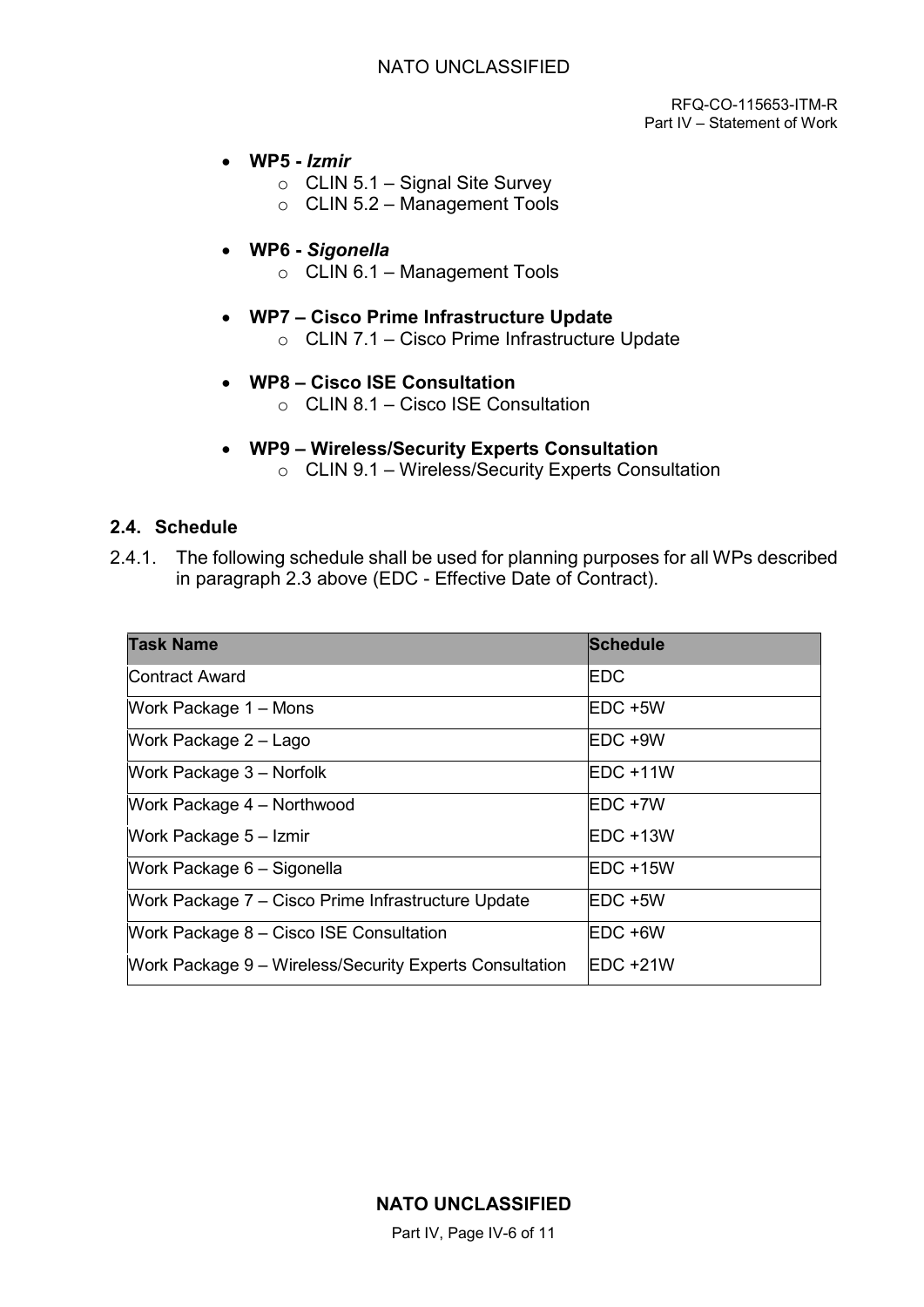### **SECTION 3 WORK PACKAGES DESCRIPTION**

### **3.1. General**

The following requirements are applicable to all work packages.

- 3.1.1. Consultation tasks described in paragraph 3.4 and 3.5 must be performed by an engineer that holds a valid Cisco CCIE Wireless or Cisco CCIE Security certificate.
- 3.1.2. The Contractor shall provide a Project Manager (PM) who is responsible for managing and coordinating all Contractor tasks to ensure the successful implementation of the activities and delivery in accordance with this SOW and the SSS. The PM shall be available to respond to the Purchaser communications within 24 hours of receipt (Monday to Friday (08:00-17:00 CET) and shall provide weekly progress reports identifying risks, issues and proposed actions/solutions.
- 3.1.3. The Contractor workforce shall meet personal security requirements to access sites in scope. In particular, NATO security clearance will be required to access the site security areas.
- 3.1.4. The Contractor shall obtain all necessary permits and licenses required to enable and execute the contracted works in the countries listed in paragraph 1.2.
- 3.1.5. The Contractor shall provide all documentation to access the sites, work permits and any other administrative documents necessary to execute the project.
- 3.1.6. The Contractor shall provide all skilled resources and necessary tools/test equipment and materials required for the installation works and verification of all completed works at each site location.
- 3.1.7. The Contractor shall work in accordance with National and NATO applicable technical standards, including COVID-19 regulations.

### **3.2. Work Package 1 to 6**

- 3.2.1. The Contractor shall review and deliver wireless infrastructure on each site, as described in the following annexes:
	- 1. Annex A: WP 1 Wireless infrastructure in Mons
	- 2. Annex B: WP 2 Wireless infrastructure in Lago
	- 3. Annex C: WP 3 Wireless infrastructure in Norfolk
	- 4. Annex D: WP 4 Wireless infrastructure in Northwood
	- 5. Annex E: WP 5 Wireless infrastructure in Sigonella
	- 6. Annex F: WP 6 Wireless Infrastructure in Izmir
- <span id="page-12-0"></span>3.2.2. The Contractor will deliver Work Packages 1 to 6 comprising of two sub-packages detailed at paragraph 3.2.2.1 and 3.2.2.2 at each site as follows:

### 3.2.2.1. **Signal Site Survey**

3.2.2.1.1. The Contractor shall perform a wireless site survey and deliver a report ("Site Survey Report") with the following information detailed in electronic copies of scaled floor plans:

### **NATO UNCLASSIFIED**

Part IV, Page IV-7 of 11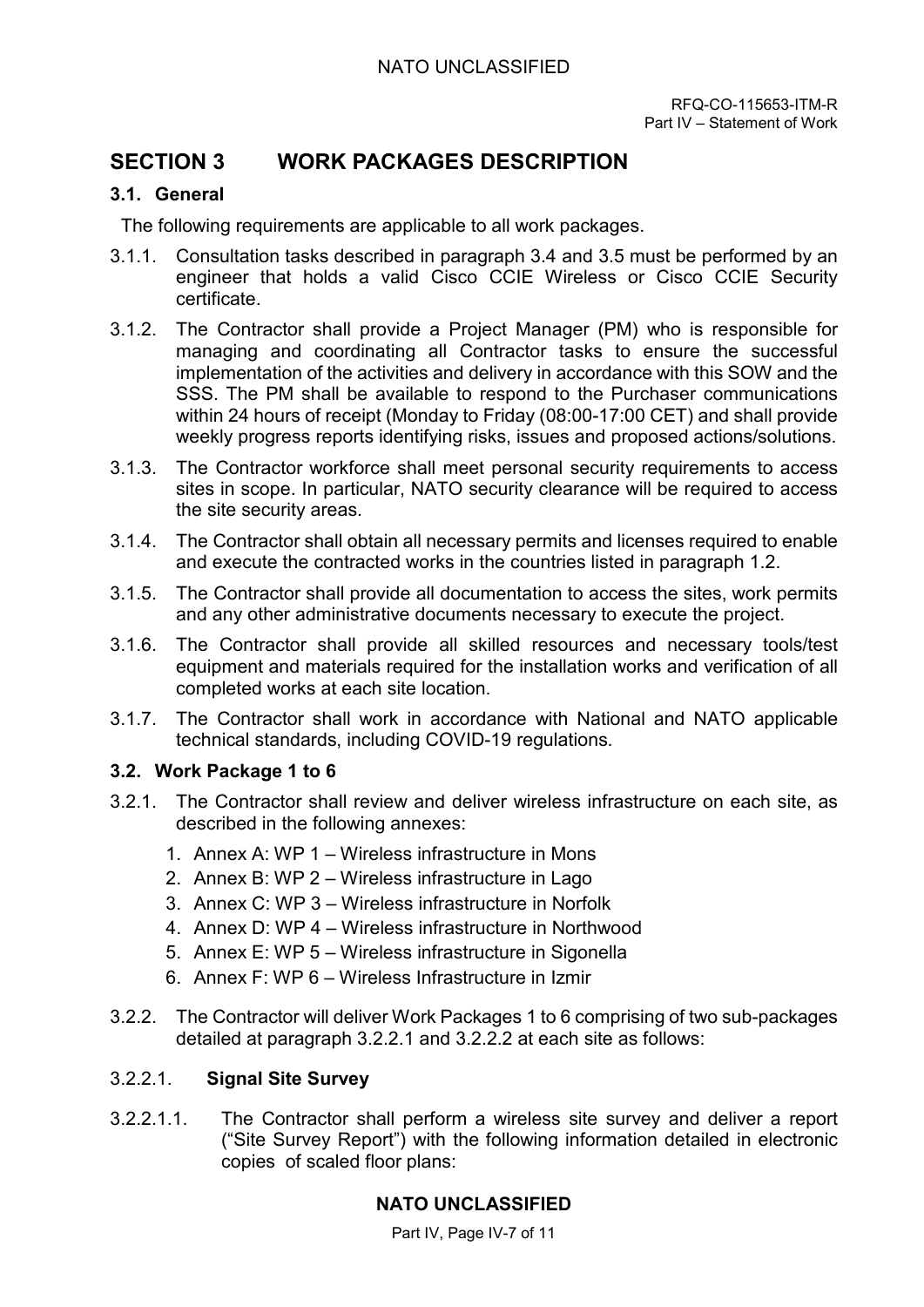### NATO UNCLASSIFIED

- <span id="page-13-0"></span>1. Updated WAP locations (0.5 meter maximum error)
- 2. Channels in use for WAPs at 5 GHz
- 3. Heat maps with RSSI and SNR (passive mode survey) at 5 GHz
- 4. Heat maps with data rate (active mode survey) at 5 GHz
- 5. Possible sources of interference and noise
- 3.2.2.1.2. The Contractor shall use electronic copies of facility floor plans provided by the Purchaser.
- 3.2.2.1.3. A signal site survey is not required in Sigonella, Italy.

### 3.2.2.2. **Management Tools**

- <span id="page-13-1"></span>3.2.2.2.1. The Contractor shall update all Cisco Prime Infrastructure configurations in order to manage new elements of WLAN solution, including WAPs, PoE+ switches and WLC including :
	- 1. Populate Cisco Prime with new locations in scope (buildings and floor plans);
	- 2. Populate Cisco Prime with WAPs;
	- 3. Calibrate WAPs locations on Cisco Prime Floor Plan;
	- 4. Configure Alerts with Cisco best practices (example: eliminate false alarms).
- 3.2.2.2.2. The Contractor shall update all DX NetOps Spectrum network monitoring tool, with the following information:
	- 1. Populate DX Spectrum with the switches ;
	- 2. Create and/or update DX Spectrum maps with the switches and WAPs with all links.
- 3.2.2.2.3. The Contractor shall update all Micro Focus Network Automation (MFNA) tool, with the following information:
	- 1. Populate the MFNA tool with the switches

### **3.3. Work Package 7: Cisco Prime Infrastructure Update**

- <span id="page-13-3"></span><span id="page-13-2"></span>3.3.1. The Contractor shall update all existing Cisco Prime Infrastructure version 3.4 to version 3.10 keeping the same configuration and log event database as the current implementation. The current infrastructure is located in Mons, Belgium.
- 3.3.2. The Contractor shall provide evidence to the Purchaser of the new installed version of Cisco Prime Infrastructure software.

### **NATO UNCLASSIFIED**

Part IV. Page IV-8 of 11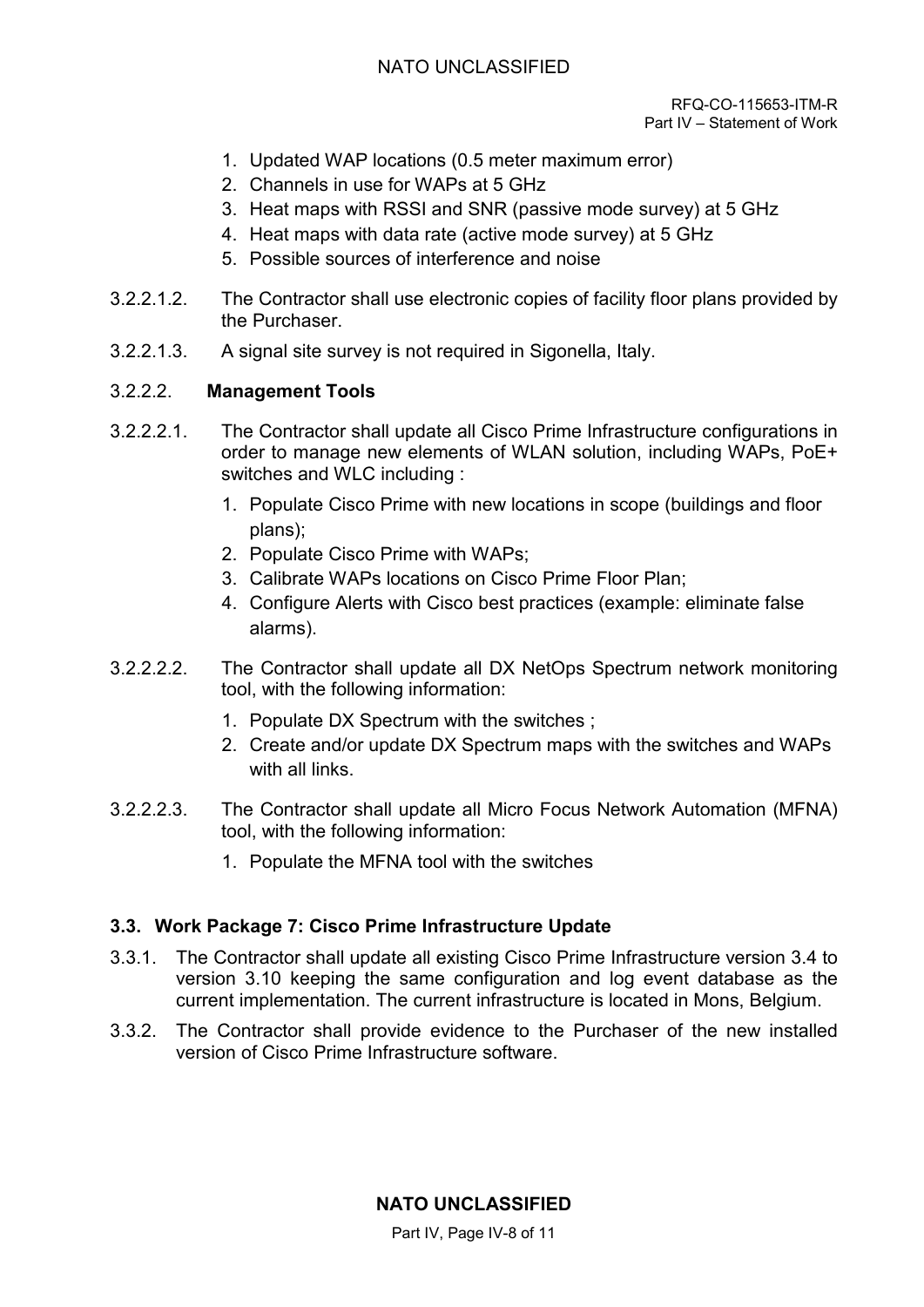### <span id="page-14-0"></span>**3.4. Work Package 8: Cisco ISE Consultation**

- <span id="page-14-1"></span>3.4.1. The Contractor shall assess the Cisco ISE deployment and provide a "Cisco ISE report" with the following information:
	- 1. Measured latency for Radius authentication and capacity stress test (simultaneous user authentication);
	- 2. Deployment best practices to avoid authentication issues with current Cisco ISE deployment (examples: sharing load, geographic distribution of PSN, etc.);
	- 3. Assess ISE current installed policies and configuration, and provide Analysis Gap against vendor best practices and industry standards.

### **3.5. Work Package 9: Wireless/Security Experts Consultation**

- <span id="page-14-2"></span>3.5.1. The Contractor shall provide 80 hours of Wireless Consultancy within 6 months after the completion of WP6. The Purchaser will inform the Contractor, in writing, of these requirements, by providing at least two weeks written notice in advance. Such notice shall include details of the number of hours (min. 8h) of consultancy required in a specific topic. The consultancy work will include but not be limited to:
	- 1. Migration strategy and definition of migration steps for Cisco DNA SD-Access ;
	- 2. Conduct a Penetration Test to evaluate security of the wireless deployment;
	- 3. Support to update Cisco Prime to Cisco DNA Center;
	- 4. Hardening of Cisco ISE.
- 3.5.2. The Contactor shall deliver the Purchaser requested consultancy support, (which may also require an initial presence on site in Mons (for 1 or 2 days max)), with formal assessments and reporting of all deliverables being conducted remotely, with the Contractor providing the Purchaser with written evidence of all findings in written reports/conclusions formats that are to be transmitted electronically.
- 3.5.3. The Contractor shall provide a resource timesheet report and deliver it to the Purchaser no later than 5 calendar days after completion of work package activities.

## **SECTION 4 PURCHASE FURNISHED EQUIPMENT/ INFORMATION**

### **4.1. Purchase Furnished Equipment/Information**

- 4.1.1. The following items will be provided by the Purchaser as Purchaser Furnished Equipment/ Information (PFE/I):
	- 1. Clean building floor plans and schematics;
	- *2.* Building floor plans with WAPs and technical rooms location.

**NATO UNCLASSIFIED**

Part IV. Page IV-9 of 11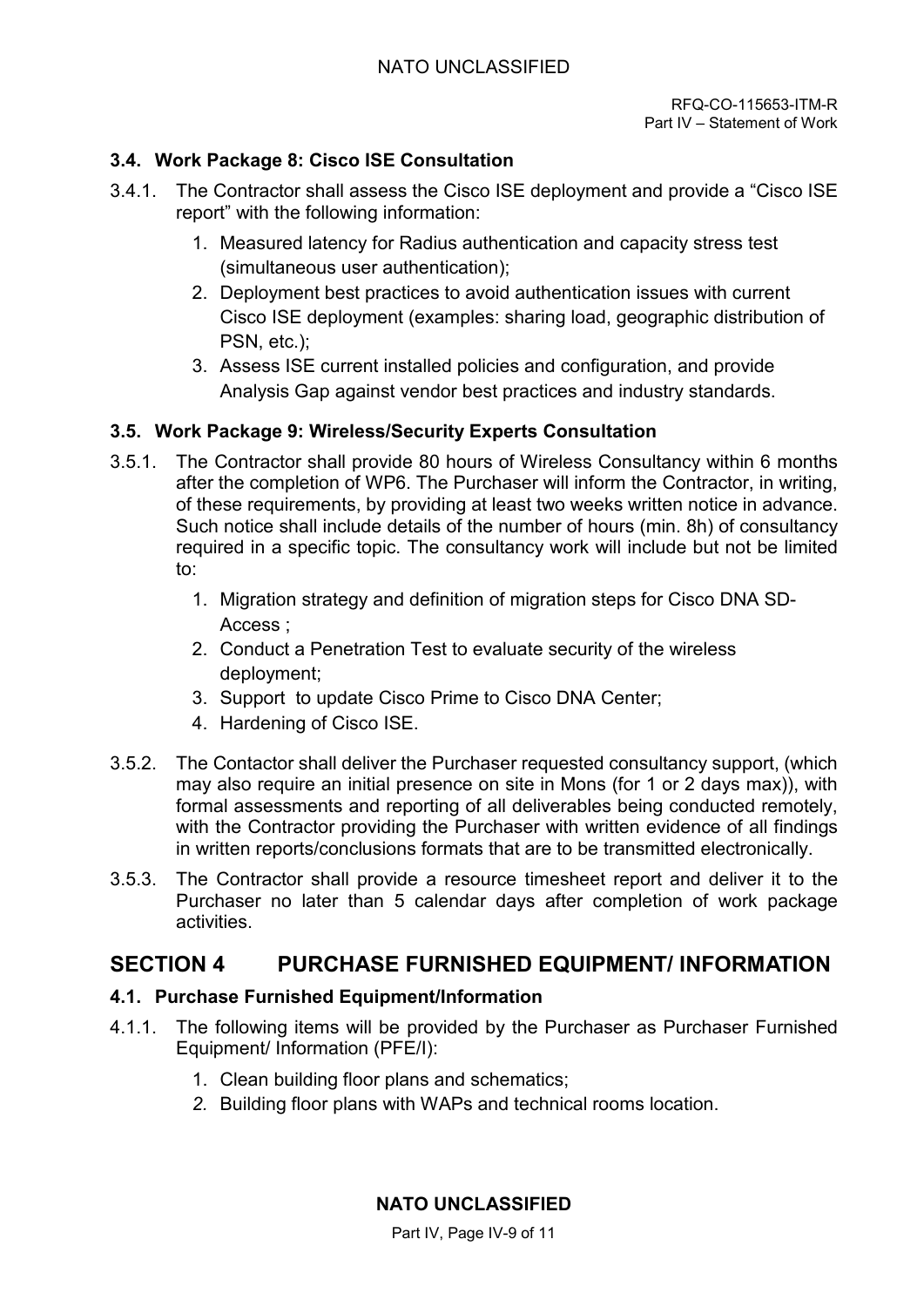## **SECTION 5 FINAL ACCEPTANCE**

### **5.1. Work Package Acceptance**

- 5.1.1. Work Package Acceptance is the act by which the Purchaser has evaluated and determined that the requirements of a specific Work Package have been met. The Contractor shall complete work package activities described in the Schedule of Supplies and Services (SSS), and provide a copy of work package documentation. The Work Package Acceptance will be performed after a delivery of each Work Package. The final Purchaser acceptance will be made in writing by the Contracting Authority.
- 5.1.2. The following criteria shall be met to achieve specific work package acceptance:
	- 1. All SOW requirements for the specific work package are met as indicated in this Statement of Work;
	- 2. All documents as described in section [5.2 below](#page-14-2) for the specific work package are delivered and approved by the Purchaser;
	- 3. All outstanding issues, failures, and deficiencies in relation to the work package are closed to the satisfaction of the Purchaser.

### **5.2. Required Documentation**

- 5.2.1. For Work Packages 1 to 6
- 5.2.1.1. All Site Survey reports are to be delivered to the Purchaser, with the following information detailed in electronic copies (i.e iBwave files) of scaled floor plans of all the buildings in scope.
	- 1. Updated WAP locations (0.5 meter maximum error);
	- 2. Channels in use for WAPs at 5 GHz;
	- 3. Heat maps with RSSI and SNR (passive mode survey) at 5 GHz;
	- 4. Heat maps with data rate (active mode survey) at 5 GHz;
	- 5. Possible sources of interference and noise.
- 5.2.2. For Work Package 7
- 5.2.2.1. The Contractor shall provide to the Purchaser evidence to confirm software has been updated, providing screenshot of installed version (i.e. screenshot of "About" software version screen).
- 5.2.3. For Work Package 8
- 5.2.3.1. The Contractor shall provide to the Purchaser a Cisco ISE report, with all findings from the analyses performed as described in paragraph 3.4.1.

Part IV, Page IV-10 of 11